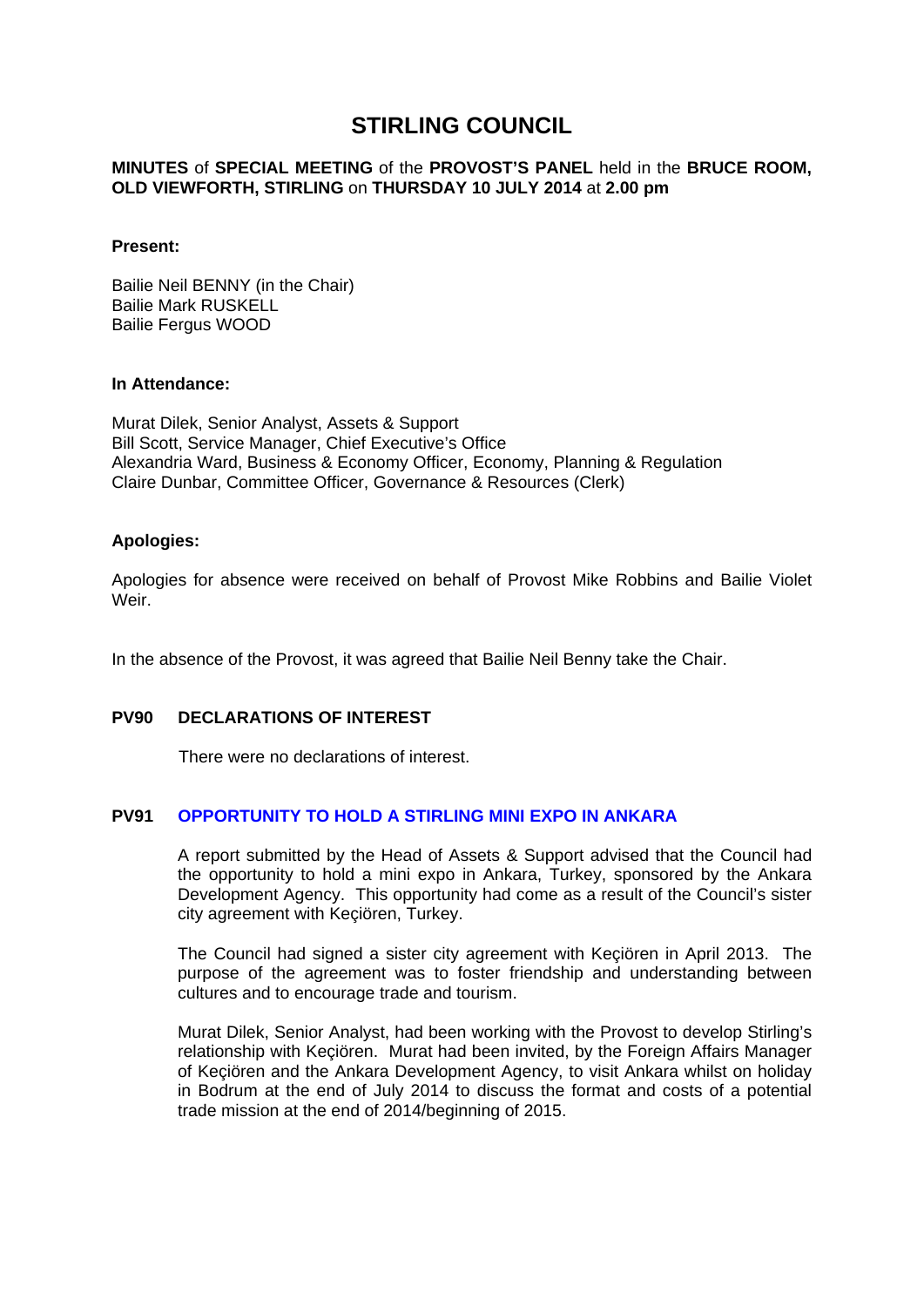The report sought approval of the invitation to Murat Dilek to travel from Bodrum to Ankara to discuss details of the mini expo. Payment of the internal return flight and subsistence expenses for Murat Dilek while in Ankara, totaling an estimated £200, was also requested from the Civic budget. Hotel expenses would be paid by the Ankara Development Agency.

Members discussed the importance of encouraging the Chamber of Commerce to take part in the mini expo and suggested that this should be explored prior to any visit to Ankara. They also felt that the economic development element of the sister city agreement would more appropriately be considered by the Finance & Economy Committee.

Bailie Benny proposed that:-

"The Panel agrees:-

- 1. not to approve the invitation to Murat Dilek, Senior Analyst, to travel from Bodrum to Ankara to discuss details of the mini expo at the present time;
- 2. that officers should meet with the Forth Valley Chamber of Commerce, give its members a presentation on business opportunities in Turkey and discuss the possibility of the Chamber of Commerce leading on the mini expo;
- 3. that a report be submitted to the Finance & Economy Committee, considering the direction of the sister city agreement from an economic development point of view; and
- 4. that, at an appropriate time, a report be brought back to the Provost's Panel requesting approval for representatives from the Council and the Chamber of Commerce to travel to Ankara to discuss the mini expo in more detail."

This was agreed.

### **Decision**

The Panel agreed:-

- 1. not to approve the invitation to Murat Dilek, Senior Analyst, to travel from Bodrum to Ankara to discuss details of the mini expo at the present time;
- 2. that officers should meet with the Forth Valley Chamber of Commerce, give its members a presentation on business opportunities in Turkey and discuss the possibility of the Chamber of Commerce leading on the mini expo;
- 3. that a report be submitted to the Finance & Economy Committee, considering the direction of the sister city agreement from an economic development point of view; and
- 4. that, at an appropriate time, a report be brought back to the Provost's Panel requesting approval for representatives from the Council and the Chamber of Commerce to travel to Ankara to discuss the mini expo in more detail.

(Reference: Report by the Head of Assets & Support, undated, submitted)